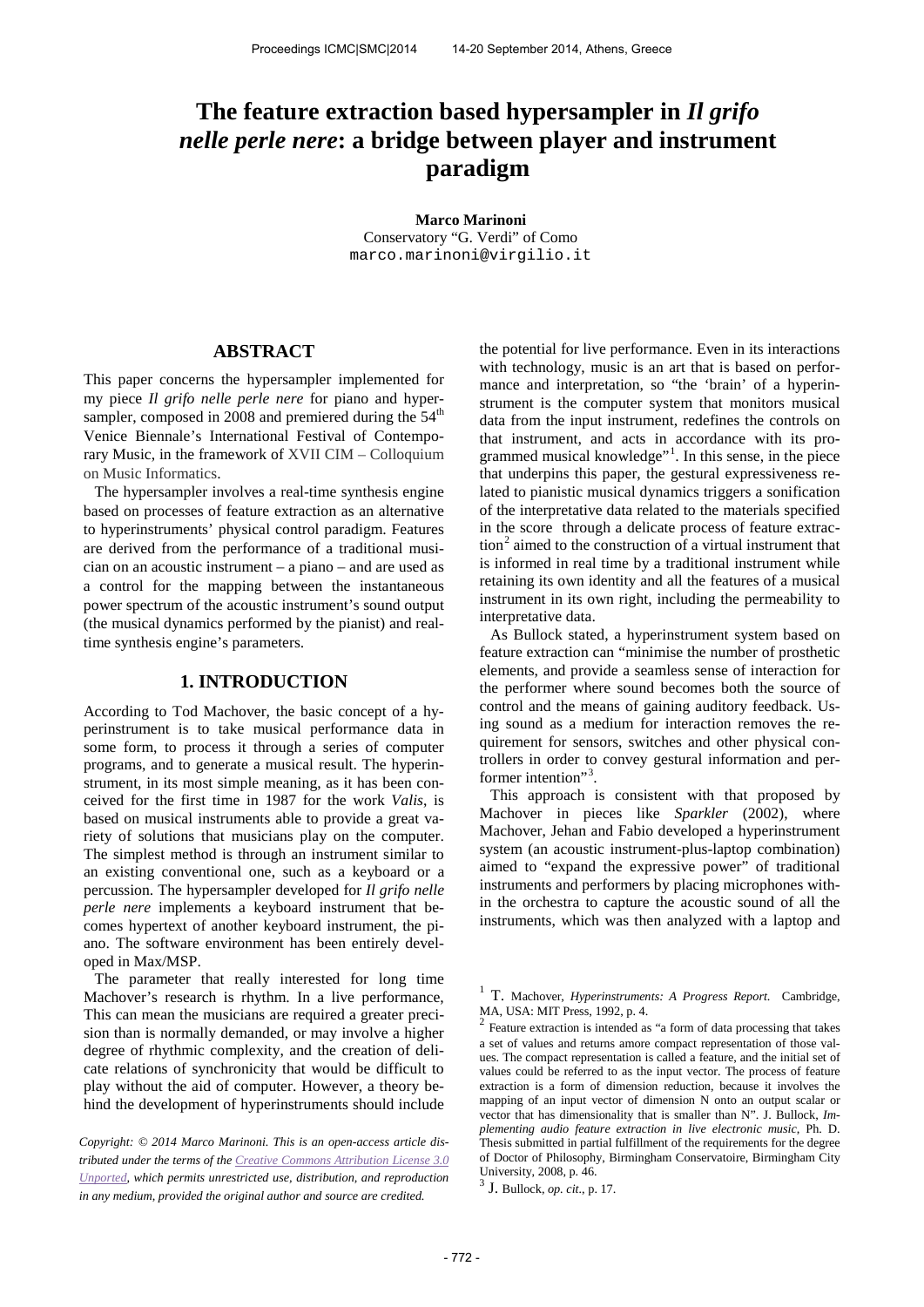processed "to shape and manipulate a complex electronic 'aura' that was added live to the orchestral sound"<sup>[4](#page-1-0)</sup>.

From an interpretive and perceptual point of view, the hypersampler can be regarded as a minimal (two units) Interconnected Musical Network (IMN) intended accord-ing to the definition proposed by Weinberg<sup>[5](#page-1-1)</sup>, who states that "only by constructing electronic (or mechanical) communication channels among players can participants take an active role in determining and influencing, not only their own musical output, but also their peers'. For example, consider a player who while controlling the pitch of his own instrument also continuously manipulates his peer's instrument timbre. This manipulation will probably lead the second player to modify her play gestures in accordance with the new timbre that she received from her peer"<sup>[6](#page-1-2)</sup>. Both the sensor-based (mechanical) and the feature-extraction-based (electronic) approaches are aimed to develop an interactive network (the hybrid double instrument called the hyperinstrument system) able to combine gestural characteristics of musical interpretation and real-time sound processing into a "constantly evolv-ing collaborative musical product"<sup>[7](#page-1-3)</sup>.

In 1992 Rowe<sup>[8](#page-1-4)</sup> proposed two distinct models of interaction in live electronic music: systems based on *player paradigm*, which provide a musical presence with a personality and a behavior of its own and systems based on instrument paradigm, which extend and augment the human performance through direct response to input generated by the performer via sound or physical control. One possible way of overcoming the limitation of these two paradigms is represented by the sensor-based approach, which stands on the ground of most of the hyperinstruments, investigating the correlation between musical and physical gesture and sonic output through the use of sensors that can be attached to the acoustic instruments and/or performers, with their outputs scaled and routed into live controlled sound processing algorithms. In the sensor-based hyperinstrument systems, in which "a sensor converts physical energy into electricity in the machine, and may therefore be called the 'sense organ' of a system" [9](#page-1-5) , physical performance gesture is closely coupled with the audio output in a piece but "availability of existing gestural controllers is limited and new control-lers can be expensive or time-consuming to develop"<sup>[10](#page-1-6)</sup>. In 2001 Jehan proposed a system developed in Max/MSP

<span id="page-1-0"></span>4 T. Machover, *Dreaming a New Music*, in "Chamber Music", Vol. 23 No 5 October 2006, pp. 46–54.

<span id="page-1-1"></span><sup>5</sup> Weinberg defines IMNs as "live performance systems that allow players to influence, share and shape each other's music in real time". G. Weinberg, *Interconnected Musical Networks – Bringing Expression and Thoughtfulness to Collaborative Group Playing*, Ph. D. Thesis submitted to the Program Media Arts and Sciences School of Architecture and Planning in partial fulfillment of the requirements for the degree of Doctor of Philosophy, Massachusetts Institute of Technology, 2003, p. 4.

<span id="page-1-4"></span><sup>8</sup> R. Rowe, *Interactive music systems: machine listening and composing*, Cambridge, MA, USA: MIT Press, 1992. 9

<span id="page-1-5"></span>A. R. Jensenius, *Action — sound. Developing methods and tools to study music-related body movement*, Ph.D. thesis, Department of Musicology, University of Oslo, Oslo, Norway, 2007, p. 100.

<span id="page-1-6"></span><sup>10</sup> J. Bullock, *op. cit.*, p. 19.

combining audio feature extraction, timbral mapping and synthesis in the context of live electronics performance whereby "continuous changes in articulation and musical phrasing" lead to "highly responsive sound output"<sup>[11](#page-1-5)</sup>. The system developed by Jehan included real time mapping of extracted sound features and sonification of rescaled data in order to get completely new material generated by the performance on traditional instruments.

The research at the basis of the hypersampler started from the purpose of developing a hyperinstrument system intended as an IMN able to overcome the limitations of Rowe's player-instrument paradigm: a hybrid instrument not including the sensor-based approach, developed following the *instrument-player continuum model* proposed by Bullock<sup>[12](#page-1-6)</sup> in 2008 that extends Rowe's playerparadigm and instrument-paradigm and takes account of Jehan's approach to real-time synthesis engines based on the extraction of perceptual features.

The hypersampler includes a piano, a master keyboard (e.g. EDIROL PCR1) the computer and the technical equipment needed for the implementation of liveelectronics.



**Figure 1**. Bullock's instrument-player continuum model.



**Figure 2**. General overview of the hypersampler environment.

<sup>11</sup> T. Jehan, *Perceptual synthesis engine: An audio-driven timbre generator*, Master's thesis, Massachusetts Institute of Technology, 2001, p. 5. <sup>12</sup> J. Bullock, *op. cit.*, p.16.

<span id="page-1-2"></span><sup>6</sup> G. Weinberg, *op. cit.*, p. 22.

<span id="page-1-3"></span><sup>7</sup> G. Weinberg, *ibid.*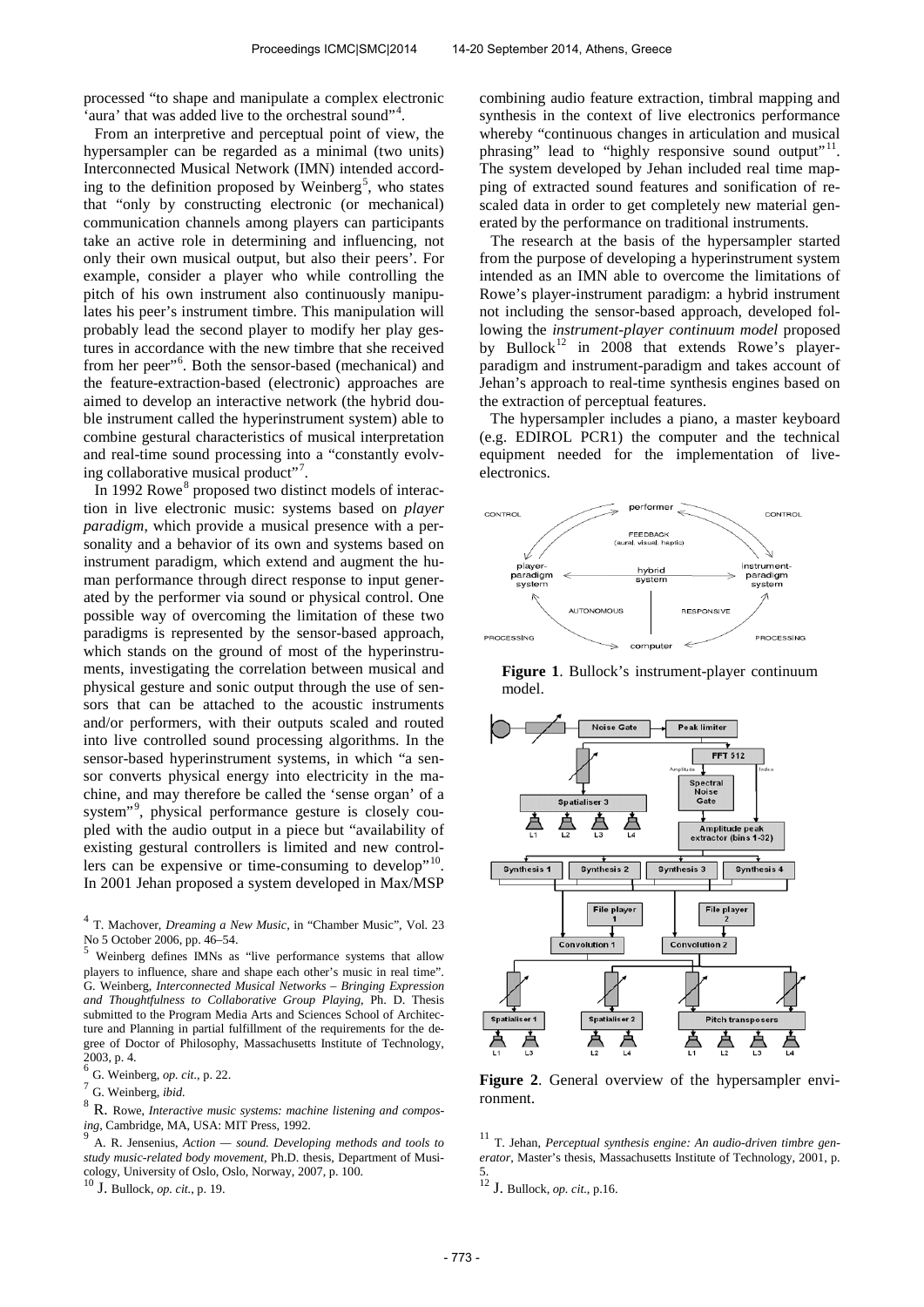The instrumental signal is captured using three microphones, mixed according to different percentages in one monophonic signal and sent to the units of processing, which include: first stage of treatment by noise gate and peak limiter aimed to reduce the dynamic range and make the sound materials more easily treatable; second stage of treatment by processes of feature extraction (analytic level) and transformation of the data so obtained; third stage of treatment by synthesis (synthetic level), informed by the data coming from the previous stage; fourth stage of treatment by real-time convolution (the files inscr\_convol\_1.wav and inscr\_convol\_2.wav are included with the score) of output materials from the synthesis modules; finally, fifth stage of treatment by pitch transposers and sound projection by spatialising matrices controlled in real time by the hypersampler performer. The instrumental signal processed by first stage of treatment is projected (transparent amplification) too by matrices controlled in real time.

For the aims of this paper we will mainly focus on second and third stages of treatment, which form the hypersampler's engine.

*Il grifo nelle perle nere* was written in 2008 for the "Concerto per Ipertastiere" included in XVII CIM – Colloquium on Music Informatics. The first performance took place in Venice at the Concert Hall of Palazzo Pisani on Wednesday October  $16<sup>th</sup>$  2008 H 5pm, during the  $54<sup>th</sup>$ Venice Biennale's International Festival of Contemporary Music, with the following performers: Davide Tiso, piano; Marco Marinoni, hypersampler; Alvise Vidolin, sound direction.

## **2. HYPERSAMPLER'S ENGINE**

In this chapter the typologies of sound processing are described, specifying the data and the variables essential for the realization of the hyperinstrument system. For each treatment the values of the parameters and their significance within the performance are indicated, identifying the ones intended to be controlled real-time by the live-electronics performer. Finally, it is provided information concerning the setting of the control surfaces according to correlation curves between parameter pairs and curves describing single parameters.

Jehan's assumption that "the timbre of a musical signal is characterized by the instantaneous power spectrum of its sound output"<sup>[13](#page-2-0)</sup> represented the starting point for the development of the hypersampler's synthesis engine.

The typology of sound tracing developed for *Il grifo nelle perle nere* integrates the approach of Jehan with that of Jensesius, which identifies three types of sound tracing: "focusing on sound-production, timbral features or temporal development"<sup>[14](#page-2-1)</sup>. The feature extraction process implemented here uses the third type of sound tracing.

## **2.1 Spectral noise gate – Amplitude bin extractor**

The output signal from peak limiter unit is analyzed using a length *N* FFT of  $-x_m$  to obtain the STFT at time m:

$$
\tilde{x}'_m(e^{j\omega_k}) = \sum_{n=-N/2}^{N/2-1} \tilde{x}'_m(n) e^{-j\omega_k nT}
$$
 (1)

where  $\omega_k = 2\pi k f_s/N$ , and  $f_s = 1/T$  is the sampling rate in Hz. The STFT *bin number* is  $k$ .  $N = 512$ . Then each FFT bin  $-x'_m(e^{j\omega k})$  was converted from rectangular to polar form to get bin *k*'s instantaneous amplitude.

$$
A_k(m) \triangleq |\tilde{x}'_m(e^{j\omega_k})| \qquad (2)
$$

Only the first 32 bins are used and in particular only the amplitudes of bins that exceed a threshold, in order to cut the residual nondeterministic components of the sound in addition to the deterministic harmonic components. The signal so obtained is then filtered using a second order low-pass filter so as to obtain a low-frequency control signal. That signal is finally 'converted' in Hertz multiplying it by an appropriate conversion factor and sent to the peak extractor unit which identifies the maximum value sent out to the synthesis units by means of the trigger command T-R which is controlled in real time.



**Figure 3**. FFT analysis.

In Figure 4 the operations concerning the extraction of the parameter amplitude in one bin and its translation to a frequency scale are described.



**Figure 4**. Translation of bin *k*'s instantaneous amplitude to a frequency scale.

The value of the parameter "threshold", that is the minimum amplitude value of single bins sent to the low-pass filter, must be so as to neatly cut the ground noise without compromising or altering the spectromorphological peculiarities of the analysed signal.

<span id="page-2-0"></span><sup>13</sup> T. Jehan, *op. cit.*, p.2.

<span id="page-2-1"></span><sup>14</sup> A. R. Jensesius, *op. cit*., p. 86.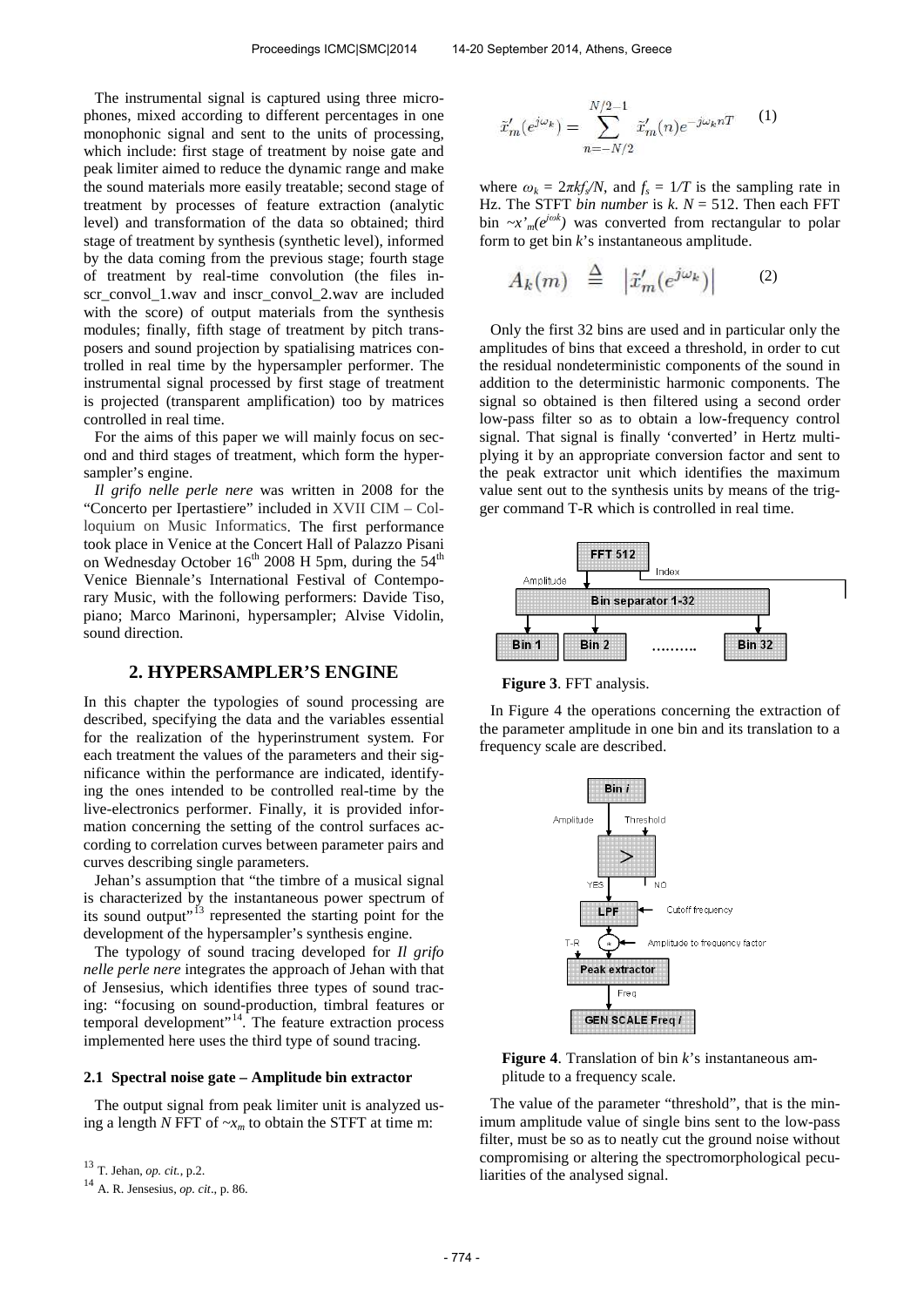The value of the parameter *cutoff frequency* of the lowpass filter, is approximately set to 0.4 Hz.

The value of the parameter *amplitude to frequency factor*, that is the conversion factor, must be determined in a way that the maximum output values don't exceed the number 4000 and the minimum values never lower the value 20. The *Grain Generation Scale* is composed of the 32 frequency values so obtained.

## **2.2 Synthesis**

The synthesis engine includes four clock-controlled Grain Generator Units, as shown in Figure 5.



**Figure 5**. Synthesis module.



**Figure 6**. Synthesis engine Grain Generator.

The four *Synthesis* units require the four different waveforms (W) described below. In the case of implementation using Max/MSP it is suggested to use the object **gen** (linear b.p.f. wavetable generator) included in *PeRColate – A collection of synthesis, signal processing, and video objects* by Dan Trueman (Princeton University) and R. Luke DuBois (Columbia University)<sup>[15](#page-3-0)</sup> ported from realtime cmix, by Brad Garton and Dave Topper.

#### *Synthesis 1*

GEN 7 (reads a list of amplitudes  $[0, \div 1]$  interspersed with a number of points (in array numbers) between values and generates the function in time/amplitude pairs):

| Number of points: | 8192                      |
|-------------------|---------------------------|
| Array:            | $0.3072$ 1.2048 1.3072 0. |

#### *Synthesis 2*

GEN 10 (harmonic wavetable generator, reads a list of harmonic partial amplitudes and outputs index/amplitude pairs):

|          | Number of points: |                                              | 8192 |  |                              |  |
|----------|-------------------|----------------------------------------------|------|--|------------------------------|--|
| Array:   |                   |                                              |      |  | $1.0.5$ 0.25 0.125 0.06 0.03 |  |
|          |                   | 0.015 0.0075 0.00375 0.001875 0.0009 0.00045 |      |  |                              |  |
| 0.000225 |                   |                                              |      |  |                              |  |

#### *Synthesis 3*

GEN 24 (b.p.f. wavetable generator, reads a list of time/amplitude pairs and outputs index/amplitude pairs):

| Number of points: | 8192                 |
|-------------------|----------------------|
| Array:            | 0 0 1 1 2 0 3 -1 4 0 |

#### *Synthesis 4*

GEN 9 (wavetable generator, reads a list of harmonic partial ratios, amplitudes, and phases [in triplets] and outputs index/amplitude pairs):

| Number of points: | 8192                           |
|-------------------|--------------------------------|
| Array:            | 1.0.2 0.8 0.5 0.8 0.01 0.5 0.2 |

Three different typologies of envelope (ENV) applicable in a mutually exclusive way to the grains generated by the four *Synthesis* units are required. The selection of an envelope is controlled in real time during the performance, with interpolation time from one envelope to another equal to 6 seconds. The three typologies of envelope are shown in Figure 7.



**Figure 7**. Envelopes which apply to the grains.

The module RAND 1 controls the parameter *grain duration*, by generation of random floating-point numbers comprised between the minimum value DUR min and the maximum value DUR max. The values of the two parameters are mutually related so to set a range of values which is controlled in real time during the performance by the live-electronics performer. The critical values of that range are: DUR min  $= 10$ ms, DUR max  $= 50$ ms [minimum values range]; DUR min =  $3000$ ms, DUR max = 8000ms [maximum values range].

<span id="page-3-0"></span><sup>15</sup> <http://music.columbia.edu/percolate/>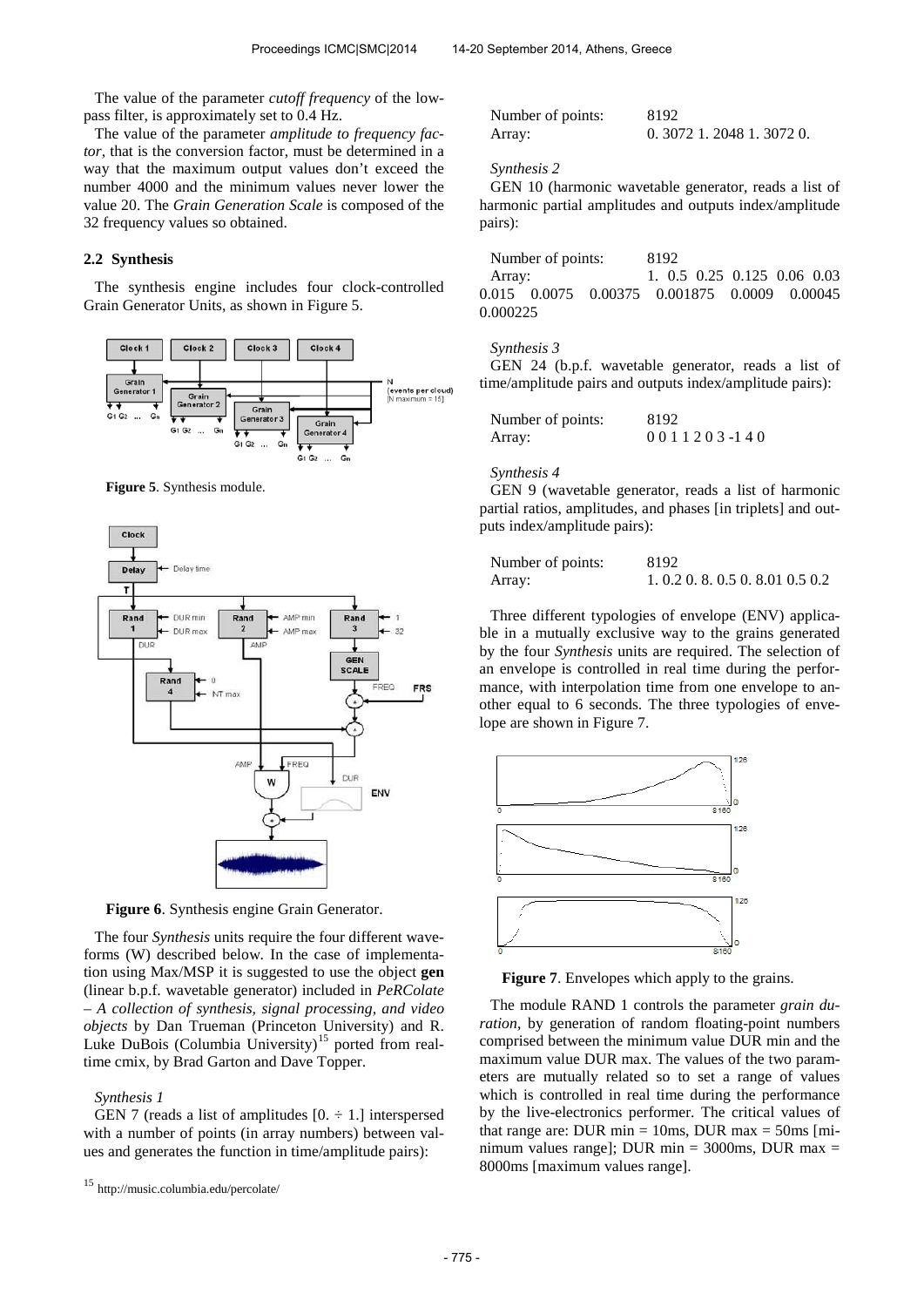The module RAND 2 controls the parameter *grain amplitude*, by generation of random floating-point numbers comprised between the minimum value *AMP min* and the maximum value *AMP max*. The values of the two parameters are mutually related so to set a range of values which is controlled in real time during the performance by the live-electronics performer. The critical values of that range and their comparison to the values of musical dynamics are described in Table 2.

The correlation curve between the parameters *DUR min* and *DUR max* in connection with the values assumed by a controller on a MIDI scale  $1 \div 127$  is described in the paragraph 2.3, as well as the curve which describes the course of the parameter *INT max* with relation to the values assumed by a controller on a MIDI scale  $1 \div 127$ .

The module RAND 3 generates random integers between 1 and 32, determining the *Grain Generation Frequency* among the 32 possible frequencies generated by the module GEN SCALE which form the *Grain Generation Scale*. As specified above, the *Grain Generation Scale* must be changed many times during the performance using the command T-R (*FFT 512 – Spectral noise gate – Amplitude bin extractor*) controlled in real time, as well as the parameter *transposition interval*. The performer decides, according to his interpretation and musical sensibility, how many times the scale is changed during the performance and when, with relation to the musical score.

The module RAND 4 controls the variance of the parameter *transposition interval* expressed in semitones and cent, which causes a random variation of the grain frequency around the original value. The variations are comprised between 0 and the value INT max: INT max  $=$ 1 semitone, 27 cent.

The parameter *Frequency Range Shifting* (FRS) controls the transposition interval *n* (in Hertz) applied to the grains so that the grains' frequency is modified as indicated by the formula:

$$
Freqfin = (Freqinit)^*n \tag{3}
$$

The values assumed by the parameter *n* are controlled in real time during the performance. The curve which describes the course of the parameter *n* with relation to the values assumed by a controller on a MIDI scale  $1 \div$ 127 is specified in the Figure 12.

The value of parameter *T* (*delay time*) of the Delay unit is comprised between 0 ms and 12700 ms, and is controlled in real time too.

The module Clock implements the following parametres and values.

 $CT1 = \text{clock time [ms]}$ Vmin1= minimum random generated number [int]  $V$ max1 = maximum random generated number [int]  $IT1 =$  interpolation time [ms]  $CT2 = clock time [ms]$ Vmin2= minimum random generated number [int]  $V$ max2 = maximum random generated number [int]  $IT2 = interpolation time [ms]$  $CT3 = clock time [ms]$ 



**Figure 8**. The module Clock.

|       | <b>Clock</b> |      |       |       |
|-------|--------------|------|-------|-------|
|       |              | 2    | 3     | 4     |
| CT1   | 10000        | 8000 | 12000 | 10000 |
| Vmin1 | 9000         | 7000 | 11000 | 2000  |
| Vmax1 | 11000        | 9000 | 13000 | 11000 |
| IT1   | 2500         | 2500 | 2500  | 2500  |
| Vmin2 | 100          | 100  | 100   | 100   |
| Vmax2 | 7000         | 5000 | 6000  | 4000  |
| IT2   | 2500         | 3500 | 1800  | 3200  |

**Table 1**. Values for Clock's parameters

## **2.3 Grain amplitude, duration, detune and frequency shifting**

In Table 2 are shown the nodal points for the mutually related variance curves of minimum and maximum values of the parameter *grain amplitude*. The same values, interpolated, are graphically represented in Figure 9.

| Knob      | Min<br>grain | <b>Max</b><br>grain | <b>Dynamic</b> |
|-----------|--------------|---------------------|----------------|
| value     | amplitude    | amplitude           | range          |
| $[0-127]$ | $[0,-1.]$    | $[0.-1.]$           |                |
| 0         | 0.01         | 0.05                | ppp            |
| 32        | 0.0278       | 0.1062              | $ppp \div pp$  |
| 64        | 0.1247       | 0.28                | $pp - p$       |
| 96        | 0.75         | 0.99                | $f \div fff$   |
| 127       | 0.01         | 0.99                | $ppp \div fff$ |

**Table 2**. Grain amplitude range values and dynamics.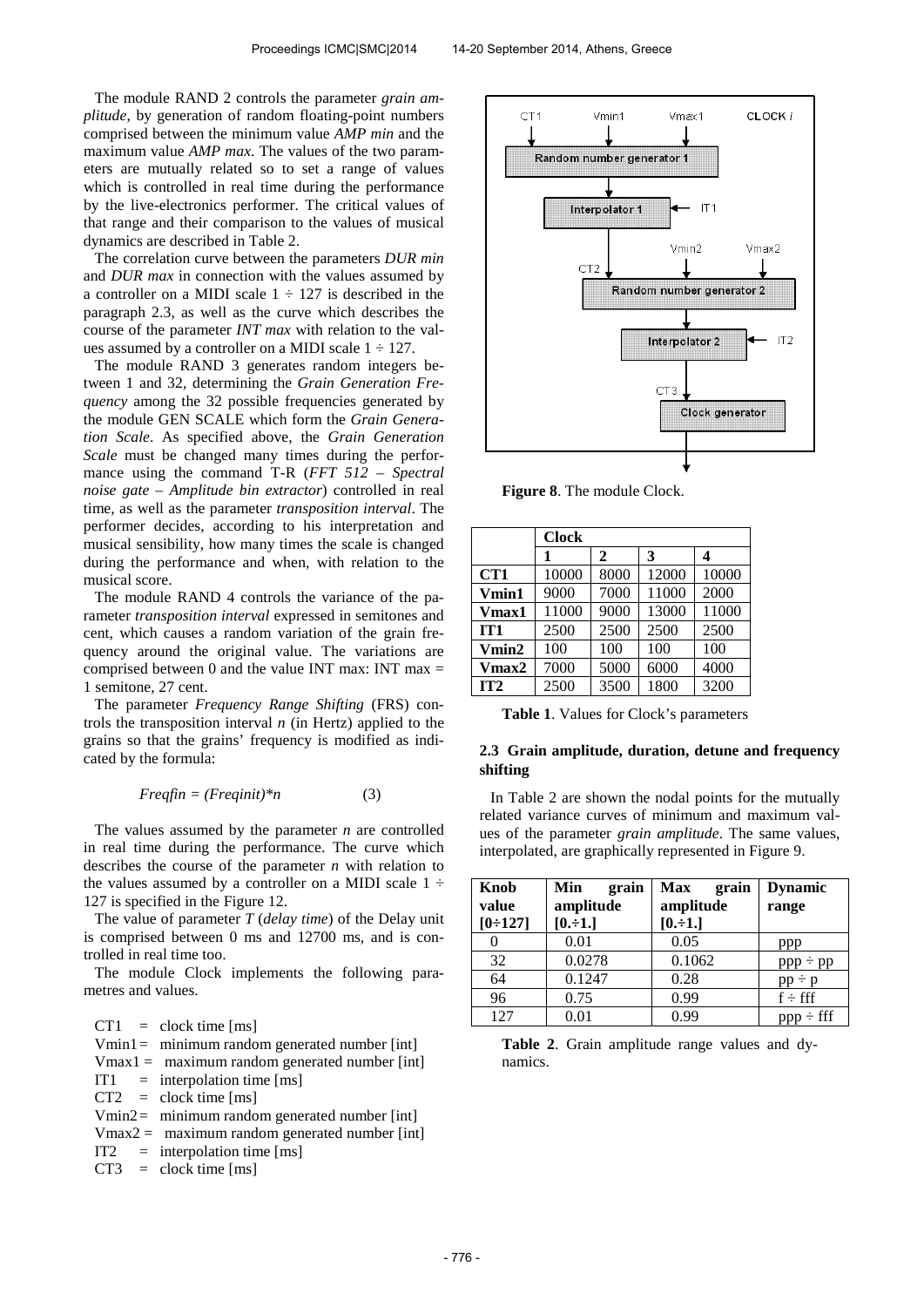#### Synthesis - grain amplitude range values





The variance curves for the mutually related minimum and maximum values of the parameter *grain duration* are graphically represented in Figure 10. On x-axis we have MIDI values  $[1 \div 127]$ ; on y-axis we have the values of parameter *grain duration*.

Synthesis - grain duration range values



**Figure 3**. Variance curve for the minimum and maximum values of the parameter *grain duration*.

The variance curve of values assigned to the parameter *grain detune* are graphically represented in Figure 11. On x-axis we have MIDI values  $[1 \div 127]$ ; on y-axis we have values of the parameter *grain detune*.



**Figure 4**. Variance curve for the values assigned to the parameter *grain detune*.

The variance curve for the values assigned to the parameter *grain frequency shifting* are graphically represented in Figure 12. On x-axis we have MIDI values  $[1 \div \]$ 127]; On y-axis we have values of the parameter *grain frequency shifting*.





**Figure 5**. Variance curve for the values assigned to the parameter *grain frequency shifting*.

#### **2.4 Parameters controlling**

In Tables 3 e 4 it is shown the assignment of parameters to the knobs (Table 3) and to the keys (Table 4) of a master keyboard e.g. **EDIROL PCR1**, providing one possible performance configuration for *Il grifo nelle perle nere*.

| Knob           | Parameter name                | Parameter range             |
|----------------|-------------------------------|-----------------------------|
|                | Spat matrix $1,2$ – step time | $50\div 5000$ [ms]          |
| $\overline{2}$ | Spat matrix $1,2$ – ramp      | $0.01 \div 12.7$ [multipl.  |
|                | time                          | factor]                     |
| $\mathcal{R}$  | Synthesis - grain ampli-      | $0.01 \div 1$<br>[multipl.] |
|                | tude                          | factor]                     |
| $\overline{4}$ | Synthesis $-$ grain duration  | 10, 50 : 3000, 8000         |
|                |                               | $\lceil ms \rceil$          |
| 5              | $Synthesis - grain detune$    | $0:1.27$ [%]                |
| 6              | Synthesis - grain frequen-    | 0:12.7<br>[multipl.]        |
|                | cy shifting                   | Factor                      |
| $\tau$         | Output spat matrix 1,2 /      | $100\%, 0\% \div 0\%,$      |
|                | pitch transposers             | 100%                        |

**Table 3**. Knob assignment [EDIROL PCR1].

| Key                         | <b>Process name</b> |                                            |  |
|-----------------------------|---------------------|--------------------------------------------|--|
| 1                           | C <sub>1</sub>      | send analysis peak frequencies to          |  |
|                             |                     | synthesis units 1-4                        |  |
| $\mathcal{D}_{\mathcal{L}}$ | C#1                 | input signal $-$ limiter out $-$ synthesis |  |
|                             |                     | out ON (5000 ms ramp)                      |  |
| $\mathcal{R}$               | D <sub>1</sub>      | input signal $-$ limiter out $-$ synthesis |  |
|                             |                     | out OFF (5000 ms ramp)                     |  |
| 4                           | D#1                 | select envelope 1 (6000 ms ramp)           |  |
| $\overline{\mathbf{z}}$     | E1                  | select envelope 2 (6000 ms ramp)           |  |
| 6                           | F1                  | select envelope 3 (6000 ms ramp)           |  |
|                             | F#1                 | select 1 grain per cloud – close sound     |  |
|                             |                     | (less delay between grains)                |  |
| 8                           | G <sub>1</sub>      | select 1 grain per cloud - distant         |  |
|                             |                     | sound (more delay between grains)          |  |

Synthesis - grain detune values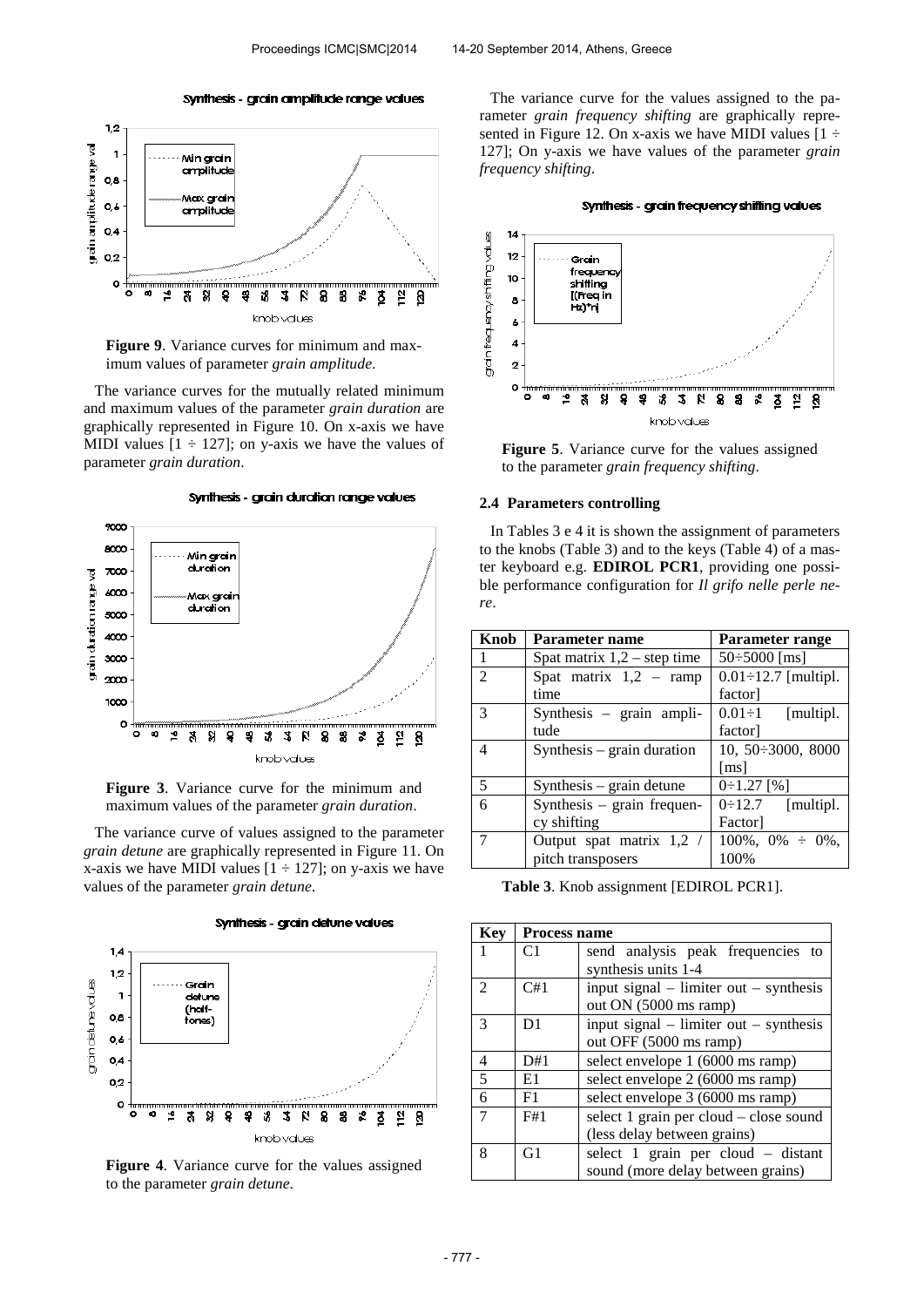| 9  | G#1            | select 2 grains per cloud – close   |
|----|----------------|-------------------------------------|
|    |                | sound (less delay between grains)   |
| 10 | A <sub>1</sub> | select 2 grains per cloud – distant |
|    |                | sound (more delay between grains)   |
| 11 | A#1            | select 3 grains per cloud – close   |
|    |                | sound (less delay between grains)   |
| 12 | B <sub>1</sub> | select 3 grains per cloud - distant |
|    |                | sound (more delay between grains)   |
| 13 | C2             | start pitch transposers             |
| 14 | C#2            | stop pitch transposers              |
| 15 | D <sub>2</sub> | start synthesis                     |
| 16 | D#2            | stop synthesis                      |

**Table 4**. Keys assignment [EDIROL PCR1].

## **3. DISCUSSION**

In *Il grifo nelle perle nere* a virtual instrument is inserted on a traditional instrument, giving rise to a hybrid between mechanical and computer, using data extracted from the musical interpretation of the pianist to control an independent virtual system, which meets the requirements of a hyperinstrument and realizes the statement of Machover according to which the goal of a hyperinstrument would be "to produce music of unprecedented subtlety, complexity, richness, and expressive power that is intimately, but not obviously, linked to the original intent of the performer/composer"<sup>[16](#page-6-0)</sup>. Machover's approach to-wards "double" and "triple instruments"<sup>[17](#page-6-1)</sup>, in which two or more people are playing a single hyperinstrument, is not unlike the one at the base of *Il grifo nelle perle nere*, where a "double instrument", the hypersampler, is controlled, at different levels, by the pianist and by the keyboard performer: the first, by changing the intensity parameter through the instrumental dynamics, affects a number of parameters including the choice of the pitch scale from which the synthetic sounds are generated by the computer; these sounds, processed by convolution, are controlled in real time by the second, which in turn can change the number of sounds produced at the unit of time, their density, their positioning within the virtual space, providing the first performer a new musical material on which interact, in a continuous and fertile creative feedback mechanism, since double instrument performers "must relate their musical gestures not only to the resulting sound as in traditional instruments, but also to the gesture and sound of the other performer"<sup>[18](#page-6-2)</sup>.

The choice of musical materials aimed to emphasize the elements submitted to the mapping allows the hyperin-

<span id="page-6-3"></span><span id="page-6-2"></span>

strument system to enhance its sensitivity to the most subtle variations of the pianist's interpretation, and use that ability to amplify the performance, under the strict control of the two performers.

Consistently with Machover's assertions about the importance of the conceptual simplicity of the interface, this system is easily understood by the performer, who has a chance to become aware about the specific relationship of causality (semi-deterministic and bound to the interaction with the live electronics performer) that binds his actions to the production of the sound output by the system and, through a period of practice, refine his performance.

In this way, the system is partially controllable by the instrumental performer, which can achieve a level of control over the music that is even greater than it has in general.

The computer does not play a part isolated. The performers have the opportunity to check the results and to take on more roles from a musical point of view, depending on the particular direction they decide to give the performance from time to time, while keeping unchanged the more general and macroscopic aspects of the musical result.

The relationship control / independence (between the two electronic performers) is mediated by the machine (the hypersampler), which assumes the role of *double instrument* formed by two performers that work together to control a complex instrument, each of which controlling only part of the final result.

In *Il grifo nelle perle nere*, the hypersampler is an organism with individuality and aimed at structural change in terms of perception of a pre-existing instrument (the piano) to obtain a *hybrid instrument* that is partly physical instrument and partly virtual, and includes that "partial and expected *unpredictability*" <sup>[19](#page-6-3)</sup> which was mentioned earlier as a distinctive feature of each instrumental practice, traditional or contemporary.

This variability factor the level of influence of the piano on the electronic transformation / generation of sound is sometimes clear and direct, other times more indirect and mysterious, according to the particular filtering that intervene on the data in continuous variation.

The relationship between the pianist, the live electronics performer and the hypersampler takes place on several levels, through multidirectional and highly reconfigurable processes.

The hyperinstrument system is programmed so as to discern what data considered sensitive depending on the process and of its position in time, and then use this data, together with the choices made in real time by the live electronics performer (choices that can change this data), in connection with the interpretive choices of the pianist, which determine, in a flexible way, to a level of quality,

<span id="page-6-0"></span><sup>16</sup> T. Machover, *Hyperinstruments: A Progress Report*, p. 7.

<span id="page-6-1"></span> $17$  A double instrument is conceived for two musicians that play together on separate physical controllers (one of those can be an acoustic instrument) to breed a hybrid instrument "so that each musician can influence certain aspects of the music, but both players are required to perform in ensemble to create the entire musical result" [Machover, *op. cit,* p. 27]. For example, in Machover's *Towards the Center* the keyboard player controls the overall sound spectrum –the partials, the harmonic series, the spectromorphologic qualities of sound – while the percussionist controls the behavior of each partial, like a microscope where one observer acts on a smaller portion (controls more extended parts) while another observer acts on a greater portion (controls smaller parts, internal to the parts controlled by the other observer). <sup>18</sup> T. Machover, *A Progress Report*, p. 28.

<sup>19</sup> M. Marinoni, *Comporre per gli iperstrumenti. Il sistemaiperstrumento come agente intermediatore tra l'esecutore strumentale e i processi di trasformazione/generazione del suono*, Ph.D. Thesis, Conservatorio di Venezia, 2007, p. 34.